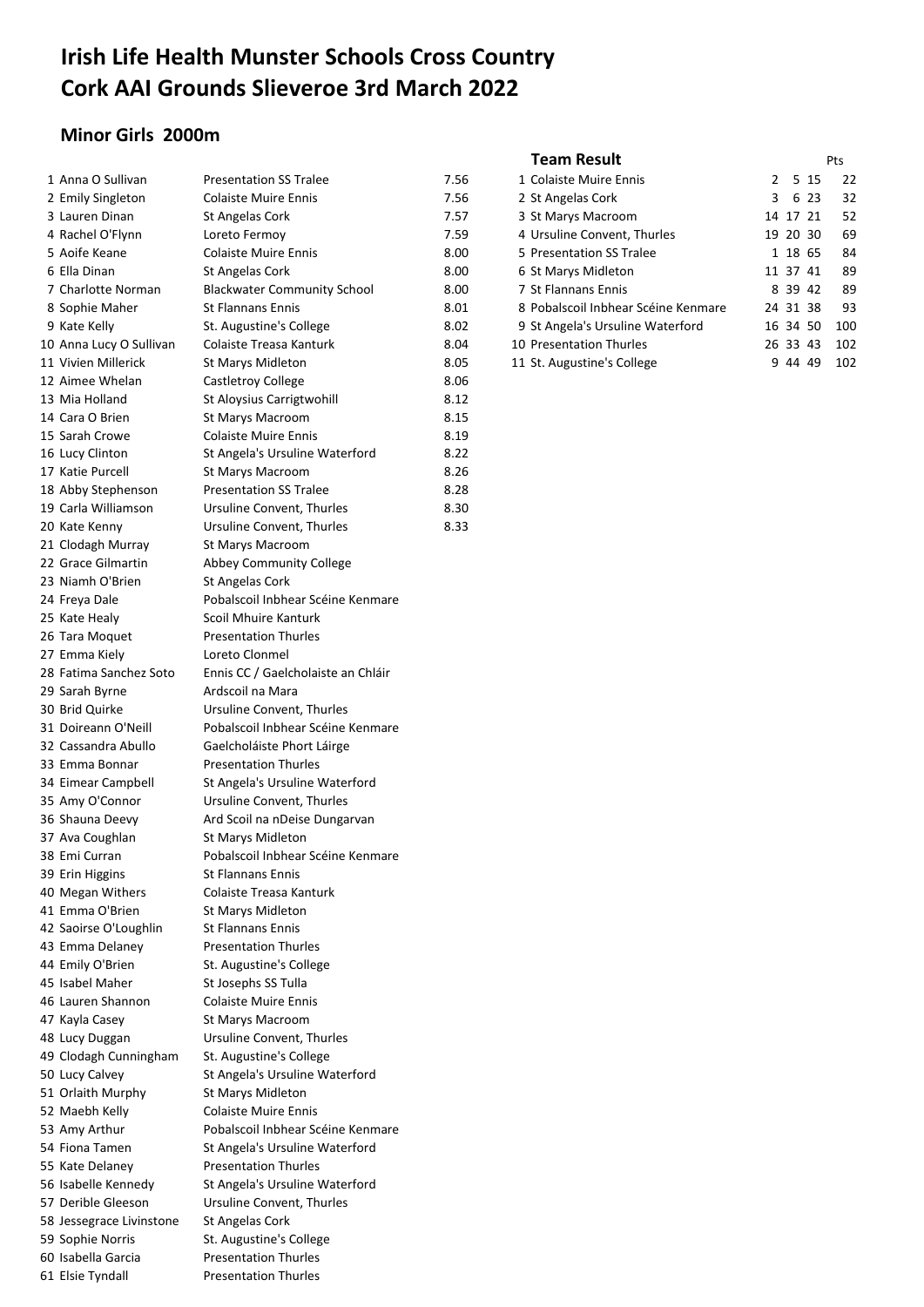Caoimhe Connors St. Augustine's College 63 Holly Coleman St Flannans Ennis 64 Doireann Barry St Marys Midleton Georgina Kennedy Presentation SS Tralee Mai Woods St Marys Midleton Charlottee Frampton St Angela's Ursuline Waterford 68 Sarah Satchivi St Flannans Ennis Eve O Callaghan Presentation SS Tralee 70 Ruth Satchivi St Flannans Ennis

#### **Minor Boys 2500m**

| 1 Ben O'Reilly      | Douglas Community School      | 8.58 |
|---------------------|-------------------------------|------|
| 2 Noah Cummins      | St. Augustine's College       | 9.01 |
| 3 Kevin Finn        | Nenagh CBS                    | 9.06 |
| 4 Iain Buckley      | Colaiste Treasa Kanturk       | 9.12 |
| 5 Eoin Soffe        | Kilrush CS                    | 9.20 |
| 6 Ciaran O'Connor   | Ardscoil na Mara              | 9.21 |
| 7 Ross Herlihy      | Douglas Community School      | 9.24 |
| 8 Kevin McNally     | Scoil na mBráithre, Dungarvan | 9.25 |
| 9 Paul Kelly        | <b>PBC Cork</b>               | 9.28 |
| 10 Liam O Driscoll  | Kinsale Community School      | 9.28 |
| 11 Daniel Golden    | Coachford College             | 9.29 |
| 12 Finn Yore        | De La Salle Macroom           | 9.29 |
| 13 Kevin Long       | Douglas Community School      | 9.33 |
| 14 Tom Kelly        | <b>PBC Cork</b>               | 9.36 |
| 15 Brian Heaphy     | St Marys CBS Tralee           | 9.38 |
| 16 Rónan Ó Cianáin  | Colaiste Daibheid             | 9.40 |
| 17 Liam Keane       | <b>St Flannans Ennis</b>      | 9.45 |
| 18 Andrew Hinds     | <b>PBC Cork</b>               | 9.46 |
| 19 Connor Price     | <b>St Flannans Ennis</b>      | 9.50 |
| 20 Hugh Mulhearne   | St Declan's CC Kilmacthomas   | 9.58 |
| 21 Oscar Murphy     | Midleton College              |      |
| 22 Jack Cahill      | <b>Thurles CBS</b>            |      |
| 23 Luke Farrell     | <b>St Flannans Ennis</b>      |      |
| 24 Alex Walsh       | Douglas Community School      |      |
| 25 Ben Geary        | <b>Midleton CBS</b>           |      |
| 26 Alex O Carroll   | St Marys CBS Tralee           |      |
| 27 Jack Doyle       | St Marys CBS Tralee           |      |
| 28 Adam Fitzpatrick | St. Augustine's College       |      |
| 29 Oscar Smiddy     | <b>Midleton CBS</b>           |      |
| 30 Conor Kennedy    | <b>Thurles CBS</b>            |      |
| 31 Darragh Flaherty | St Marys CBS Tralee           |      |
| 32 Micheal Enright  | St Marys CBS Tralee           |      |
| 33 Jack Daly        | St Marys CBS Tralee           |      |
| 34 Owen Morrissey   | St. Augustine's College       |      |
| 35 Ciaran O'Mahony  | <b>Thurles CBS</b>            |      |
| 36 Bamlak Fikadu    | St Declan's CC Kilmacthomas   |      |
| 37 Bobby Waters     | <b>PBC Cork</b>               |      |
| 38 Max Clover       | Bandon Grammar School         |      |
| 39 Michael Reilly   | St Paul's Community College   |      |
| 40 Oscar Hall       | St. Augustine's College       |      |
| 41 Conor Kennedy    | <b>Thurles CBS</b>            |      |
| 42 Oisin Brosnan    | St Marys CBS Tralee           |      |
| 43 Fionan Brosnan   | St Marys CBS Tralee           |      |
| 44 John Fitzgerald  | St. Augustine's College       |      |
| 45 Noah Mc Cormack  | St Paul's Community College   |      |
| 46 Isaac Pamelo     | St Paul's Community College   |      |
| 47 Darragh Horgan.  | <b>Midleton CBS</b>           |      |
| 48 Rory Lynch       | <b>Midleton CBS</b>           |      |
| 49 Aravind Nair     | St. Augustine's College       |      |
| 50 John O'Reilly    | St Paul's Community College   |      |
| 51 Aaron Phelan     | St. Augustine's College       |      |
| 52 Ryan Butler      | St Paul's Community College   |      |
| 53 Aston Hennessy   | St Paul's Community College   |      |
| 54 Jim O'Neill      | <b>Thurles CBS</b>            |      |
| 55 Davis Oja        | <b>Thurles CBS</b>            |      |
|                     |                               |      |

#### **Team Result** Pts

| 1 Ben O'Reilly    | Douglas Community School      | 8.58 | 1 Douglas Community School    | 1 7 13   | 24 | 45  |
|-------------------|-------------------------------|------|-------------------------------|----------|----|-----|
| 2 Noah Cummins    | St. Augustine's College       | 9.01 | 2 PBC Cork                    | 9 14 18  | 37 | 78  |
| 3 Kevin Finn      | Nenagh CBS                    | 9.06 | 3 St Marys CBS Tralee         | 15 26 27 | 31 | 99  |
| 4 Iain Buckley    | Colaiste Treasa Kanturk       | 9.12 | 4 St. Augustine's College     | 2 28 34  | 40 | 104 |
| 5 Eoin Soffe      | Kilrush CS                    | 9.20 | 5 St Flannans Ennis           | 17 19 23 | 61 | 120 |
| 6 Ciaran O'Connor | Ardscoil na Mara              | 9.21 | 6 Thurles CBS                 | 22 30 35 | 41 | 128 |
| 7 Ross Herlihy    | Douglas Community School      | 9.24 | 7 Midleton CBS                | 25 29 47 | 48 | 149 |
| 8 Kevin McNally   | Scoil na mBráithre, Dungarvan | 9.25 | 8 St Paul's Community College | 39 45 46 | 50 | 180 |
| 9 Paul Kelly      | <b>PBC Cork</b>               | 9.28 | 9 St Declan's CC Kilmacthomas | 20 36 58 | 67 | 181 |
|                   |                               |      |                               |          |    |     |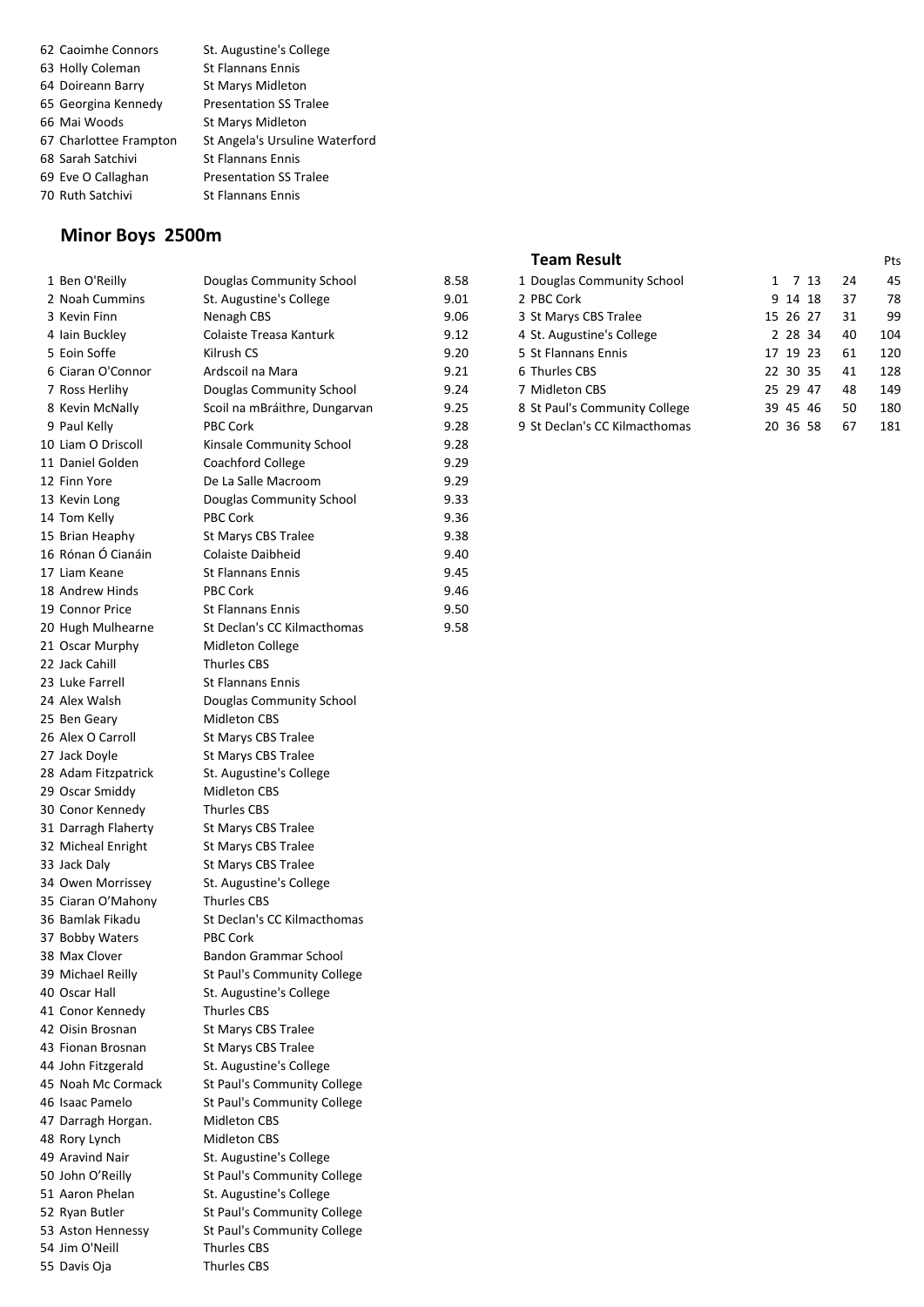| 56 Sean Maher            | <b>Thurles CBS</b>          |
|--------------------------|-----------------------------|
| 57 Rory O'Neill          | <b>PBC Cork</b>             |
| 58 Daire Crotty          | St Declan's CC Kilmacthomas |
| 59 Samuel Kelleher Leavy | De La Salle Macroom         |
| 60 James Delaney         | St Paul's Community College |
| 61 Dylan Murry           | <b>St Flannans Ennis</b>    |
| 62 Senan Devine          | St. Augustine's College     |
| 63 Samuel Hayes          | Midleton CBS                |
| 64 Jack Kelleher Leavy   | De La Salle Macroom         |
| 65 Darragh Fitzgerald    | <b>Midleton CBS</b>         |
| 66 Dominic Juric         | Midleton CBS                |
| 67 Micheal Power         | St Declan's CC Kilmacthomas |
| 68 Michael Ryan          | <b>Thurles CBS</b>          |
| 69 Patrick Regan         | St Paul's Community College |

## **Junior Girls 2200m**

| 1 Eavann Duffy          | Loreto Clonmel                    | 9.50  | 1 St. Augustine's College       | 6 15 18  | 39  |
|-------------------------|-----------------------------------|-------|---------------------------------|----------|-----|
| 2 Oilve O Flynn         | Sacred Heart Clonakilty           | 9.59  | 2 Ursuline Convent, Thurles     | 14 16 24 | 54  |
| 3 Eanna Duff            | Coachford College                 | 10.02 | 3 St Aloysius Carrigtwohill     | 12 13 32 | 57  |
| 4 Abigail O'Regan       | St Declan's CC Kilmacthomas       | 10.04 | 4 Colaiste Muire Ennis          | 19 26 33 | 78  |
| 5 Kate O'Connor         | Pobalscoil Inbhear Scéine Kenmare | 10.06 | 5 St Declan's CC Kilmacthomas   | 4 39 44  | 87  |
| 6 Saragh Gaffney        | St. Augustine's College           | 10.07 | 6 Ard Scoil na nDeise Dungarvan | 29 30 38 | 97  |
| 7 Laura Moore           | Loreto Fermoy                     | 10.08 | 7 Sacred Heart Clonakilty       | 2 47 51  | 100 |
| 8 Rebecca O Neill       | St Marys Macroom                  | 10.10 | 8 Mount Mercy Cork              | 20 48 49 | 117 |
| 9 Éabha Ní Chonaola     | Colaiste Ghobnatan Baile Mhic Ire | 10.10 |                                 |          |     |
| 10 Evie Quinn           | St Josephs SS Tulla               | 10.11 |                                 |          |     |
| 11 Maeve Forrest        | Bandon Grammar School             | 10.14 |                                 |          |     |
| 12 Katie Hennessy       | St Aloysius Carrigtwohill         | 10.15 |                                 |          |     |
| 13 Ava Chandler         | St Aloysius Carrigtwohill         | 10.18 |                                 |          |     |
| 14 Alana Spillane       | Ursuline Convent, Thurles         | 10.21 |                                 |          |     |
| 15 Fia Power            | St. Augustine's College           | 10.23 |                                 |          |     |
| 16 Grace Forde          | Ursuline Convent, Thurles         | 10.25 |                                 |          |     |
| 17 Gemma O'Mahony       | MICC Dunmanway                    | 10.28 |                                 |          |     |
| 18 Aoife O'Donovan      | St. Augustine's College           | 10.29 |                                 |          |     |
| 19 Lucy Shannon         | <b>Colaiste Muire Ennis</b>       | 10.30 |                                 |          |     |
| 20 Johanna Foskin       | Mount Mercy Cork                  | 10.44 |                                 |          |     |
| 21 Abbie Ahern          | Carrigtwohill Community College   |       |                                 |          |     |
| 22 Clodagh Carey        | <b>St Flannans Ennis</b>          |       |                                 |          |     |
| 23 Lucy Ahern           | Carrigtwohill Community College   |       |                                 |          |     |
| 24 Emily Creagh         | Ursuline Convent, Thurles         |       |                                 |          |     |
| 25 Caoimhe Gray Walsh   | Loreto Fermoy                     |       |                                 |          |     |
| 26 Hayley Barrett       | <b>Colaiste Muire Ennis</b>       |       |                                 |          |     |
| 27 Lauren Cliffe        | St. Augustine's College           |       |                                 |          |     |
| 28 Ellie Vaughan Reddan | <b>SMGS Blarney</b>               |       |                                 |          |     |
| 29 Laoise Cummins       | Ard Scoil na nDeise Dungarvan     |       |                                 |          |     |
| 30 Katie Fennell        | Ard Scoil na nDeise Dungarvan     |       |                                 |          |     |
| 31 Kate Walsh           | <b>Presentation Clonmel</b>       |       |                                 |          |     |
| 32 Orla O'Keeffe        | St Aloysius Carrigtwohill         |       |                                 |          |     |
| 33 Caoimhe McDonnell    | <b>Colaiste Muire Ennis</b>       |       |                                 |          |     |
| 34 Ami Flavin           | St. Augustine's College           |       |                                 |          |     |
| 35 Lucy Lynch           | St Aloysius Carrigtwohill         |       |                                 |          |     |
| 36 Sarah O'Riordan      | St. Augustine's College           |       |                                 |          |     |
| 37 Ashling O'Sullivan   | St Aloysius Carrigtwohill         |       |                                 |          |     |
| 38 Aine Fitzgerald      | Ard Scoil na nDeise Dungarvan     |       |                                 |          |     |
| 39 Rebecca Walsh        | St Declan's CC Kilmacthomas       |       |                                 |          |     |
| 40 Amy Killeen          | <b>Colaiste Muire Ennis</b>       |       |                                 |          |     |
| 41 Ailbhe Morley        | Ard Scoil na nDeise Dungarvan     |       |                                 |          |     |
| 42 Rachel Fitzgerald    | Ard Scoil na nDeise Dungarvan     |       |                                 |          |     |
| 43 Ava Flavin           | Ard Scoil na nDeise Dungarvan     |       |                                 |          |     |
| 44 Lia Hartley          | St Declan's CC Kilmacthomas       |       |                                 |          |     |
| 45 Molly Bradshaw       | St Declan's CC Kilmacthomas       |       |                                 |          |     |
| 46 Roisin Ferncombe     | Ursuline Convent, Thurles         |       |                                 |          |     |
| 47 Anna Goyal           | Sacred Heart Clonakilty           |       |                                 |          |     |
| 48 Ailbhe Desmond       | Mount Mercy Cork                  |       |                                 |          |     |
| 49 Alanna Buckley       | Mount Mercy Cork                  |       |                                 |          |     |
|                         |                                   |       |                                 |          |     |

| <b>Team Result</b> | Pts |
|--------------------|-----|
|                    |     |

| 1 Eavann Duffy    | Loreto Clonmel                    | 9.50  | 1 St. Augustine's College       | 6 15 18  | -39 |
|-------------------|-----------------------------------|-------|---------------------------------|----------|-----|
| 2 Oilve O Flynn   | Sacred Heart Clonakilty           | 9.59  | 2 Ursuline Convent, Thurles     | 14 16 24 | 54  |
| 3 Eanna Duff      | Coachford College                 | 10.02 | 3 St Aloysius Carrigtwohill     | 12 13 32 | 57  |
| 4 Abigail O'Regan | St Declan's CC Kilmacthomas       | 10.04 | 4 Colaiste Muire Ennis          | 19 26 33 | 78  |
| 5 Kate O'Connor   | Pobalscoil Inbhear Scéine Kenmare | 10.06 | 5 St Declan's CC Kilmacthomas   | 4 39 44  | -87 |
| 6 Saragh Gaffney  | St. Augustine's College           | 10.07 | 6 Ard Scoil na nDeise Dungarvan | 29 30 38 | -97 |
| 7 Laura Moore     | Loreto Fermov                     | 10.08 | 7 Sacred Heart Clonakilty       | 2 47 51  | 100 |
| 8 Rebecca O Neill | St Marys Macroom                  | 10.10 | 8 Mount Mercy Cork              | 20 48 49 | 117 |
|                   |                                   |       |                                 |          |     |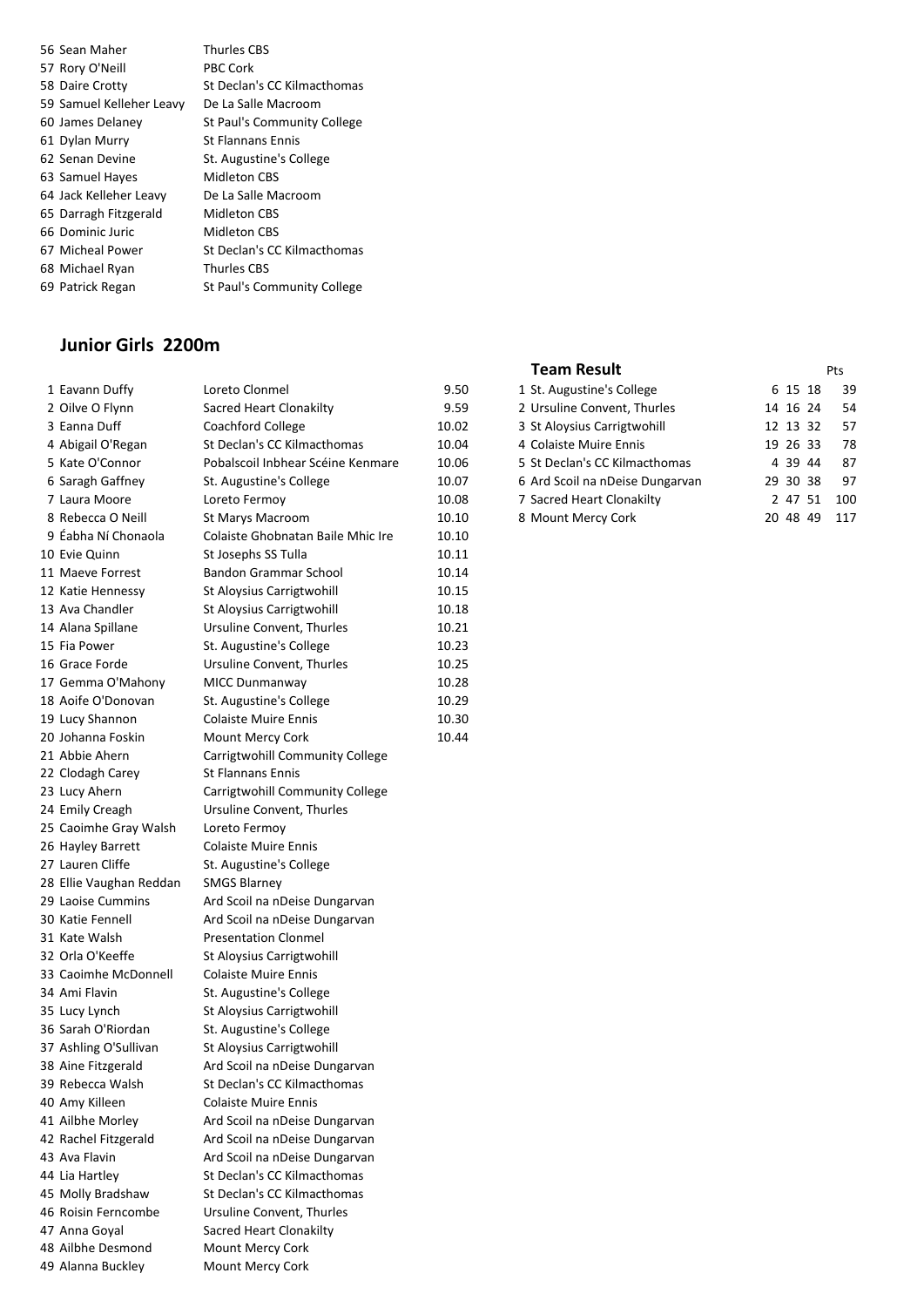## **Junior Boys 3500m**

| 1 Seamus O'Donoghue    | Pobalscoil Inbhear Scéine Kenmare                            | 12.18 | 1 St Flannans Ennis             | 2 | 3 10     | 19 | 34  |
|------------------------|--------------------------------------------------------------|-------|---------------------------------|---|----------|----|-----|
| 2 Finn Duignan         | <b>St Flannans Ennis</b>                                     | 12.22 | 2 Rochestown College            | 5 | 6 13     | 39 | 63  |
| 3 Simon Farrell        | <b>St Flannans Ennis</b>                                     | 12.23 | 3 St Marys CBS Tralee           |   | 11 12 20 | 30 | 73  |
| 4 Leo Murray           | Douglas Community School                                     | 12.26 | 4 Douglas Community School      |   | 4 23 24  | 54 | 105 |
| 5 Oisin Dorgan         | Rochestown College                                           | 12.45 | 5 Hamilton High School Bandon   |   | 7 36 44  | 55 | 142 |
| 6 Shane Bryne          | Rochestown College                                           | 12.59 | 6 Mount Sion CBS Waterford      |   | 8 45 51  | 52 | 156 |
| 7 Daniel Dollard       | Hamilton High School Bandon                                  | 13.06 | 7 Scoil na mBráithre, Dungarvan |   | 34 37 48 | 59 | 178 |
|                        | 8 Bernie Patrick McDonagh Mount Sion CBS Waterford           | 13.14 | 8 St Declan's CC Kilmacthomas   |   | 29 40 53 | 60 | 182 |
| 9 Sean O Callaghan     | Davis College Mallow                                         | 13.14 |                                 |   |          |    |     |
| 10 Patrick Thynne      | <b>St Flannans Ennis</b>                                     | 13.15 |                                 |   |          |    |     |
| 11 Fionan Ryan         | St Marys CBS Tralee                                          | 13.15 |                                 |   |          |    |     |
| 12 Cillian Hurley      | St Marys CBS Tralee                                          | 13.15 |                                 |   |          |    |     |
| 13 Darragh O Connor    | Rochestown College                                           | 13.16 |                                 |   |          |    |     |
| 14 Finnian Ó Lachtnáin | Scoil Mhuire Ballingeary                                     | 13.24 |                                 |   |          |    |     |
| 15 Ronan Smyth         | <b>Waterpark College</b>                                     | 13.25 |                                 |   |          |    |     |
| 16 Karl O'Neill        | St Brendans Killarney                                        | 13.36 |                                 |   |          |    |     |
| 17 Dylan Cotter        | Colaiste Mhuire Co-Ed Thurles                                | 13.38 |                                 |   |          |    |     |
| 18 Jude Murphy         | De La Salle Macroom                                          | 13.40 |                                 |   |          |    |     |
| 19 Aodan O'Lachtnain   | <b>St Flannans Ennis</b>                                     | 13.42 |                                 |   |          |    |     |
| 20 Darragh Murphy      | St Marys CBS Tralee                                          | 13.43 |                                 |   |          |    |     |
| 21 James Meehan        | Kilrush CS                                                   |       |                                 |   |          |    |     |
| 22 Cillian Hayes       | Rice College Ennis                                           |       |                                 |   |          |    |     |
| 23 Sam Hegarty         | Douglas Community School                                     |       |                                 |   |          |    |     |
| 24 Conor O'Brien       | Douglas Community School                                     |       |                                 |   |          |    |     |
| 25 Jack Dilleen        | <b>St Flannans Ennis</b>                                     |       |                                 |   |          |    |     |
| 26 Daragh Ronayne      | Midleton CBS                                                 |       |                                 |   |          |    |     |
| 27 Brian Scanlon       |                                                              |       |                                 |   |          |    |     |
|                        | <b>Blackwater Community School</b>                           |       |                                 |   |          |    |     |
| 28 Oisin Langford      | De La Salle College Waterford<br>St Declan's CC Kilmacthomas |       |                                 |   |          |    |     |
| 29 Finlay McHardy      |                                                              |       |                                 |   |          |    |     |
| 30 Darragh Morris      | St Marys CBS Tralee                                          |       |                                 |   |          |    |     |
| 31 Jack Rudden         | St Brendans Killarney                                        |       |                                 |   |          |    |     |
| 32 Michael Jones       | Pobalscoil Inbhear Scéine Kenmare                            |       |                                 |   |          |    |     |
| 33 Jack Costello       | St Marys CBS Tralee                                          |       |                                 |   |          |    |     |
| 34 Ben Qualter         | Scoil na mBráithre, Dungarvan                                |       |                                 |   |          |    |     |
| 35 Tadgh Healy         | St Marys CBS Tralee                                          |       |                                 |   |          |    |     |
| 36 Andrew Lane         | Hamilton High School Bandon                                  |       |                                 |   |          |    |     |
| 37 Jack Commins        | Scoil na mBráithre, Dungarvan                                |       |                                 |   |          |    |     |
| 38 Noah Landers        | St. Augustine's College                                      |       |                                 |   |          |    |     |
| 39 Ruben Carroll       | Rochestown College                                           |       |                                 |   |          |    |     |
| 40 Darragh Walsh       | St Declan's CC Kilmacthomas                                  |       |                                 |   |          |    |     |
| 41 Daire Casey Power   | <b>Abbey Community College</b>                               |       |                                 |   |          |    |     |
| 42 Darragh Carmody     | St Marys CBS Tralee                                          |       |                                 |   |          |    |     |
| 43 Luke Hennessy       | St. Augustine's College                                      |       |                                 |   |          |    |     |
| 44 Killian O'Flynn     | Hamilton High School Bandon                                  |       |                                 |   |          |    |     |
| 45 Tommy Kennedy       | Mount Sion CBS Waterford                                     |       |                                 |   |          |    |     |
| 46 Dan Murphy          | St Marys CBS Tralee                                          |       |                                 |   |          |    |     |
| 47 Jake Foley          | Rochestown College                                           |       |                                 |   |          |    |     |
| 48 John Power          | Scoil na mBráithre, Dungarvan                                |       |                                 |   |          |    |     |
| 49 Marc Foley          | Pobalscoil Inbhear Scéine Kenmare                            |       |                                 |   |          |    |     |
| 50 Cathal Barry        | <b>Blackwater Community School</b>                           |       |                                 |   |          |    |     |
| 51 Shane Moran         | Mount Sion CBS Waterford                                     |       |                                 |   |          |    |     |
| 52 Aaron Coughlan      | Mount Sion CBS Waterford                                     |       |                                 |   |          |    |     |
| 53 Fred Moore          | St Declan's CC Kilmacthomas                                  |       |                                 |   |          |    |     |
| 54 Jacob Crowley       | Douglas Community School                                     |       |                                 |   |          |    |     |
| 55 Cillian Cronin      | Hamilton High School Bandon                                  |       |                                 |   |          |    |     |
| 56 Calvin Martin       | Mount Sion CBS Waterford                                     |       |                                 |   |          |    |     |
| 57 Darragh O'Mahony    | Hamilton High School Bandon                                  |       |                                 |   |          |    |     |
| 58 Andrew O'Reilly     | Douglas Community School                                     |       |                                 |   |          |    |     |
| 59 John Meehan         | Scoil na mBráithre, Dungarvan                                |       |                                 |   |          |    |     |
| 60 Peter Power         | St Declan's CC Kilmacthomas                                  |       |                                 |   |          |    |     |
| 61 Mason               | St Declan's CC Kilmacthomas                                  |       |                                 |   |          |    |     |

| <b>Team Result</b>              |                       |    | Pts |
|---------------------------------|-----------------------|----|-----|
| 1 St Flannans Ennis             | 3 10<br>$\mathcal{L}$ | 19 | 34  |
| 2 Rochestown College            | 6 13<br>5.            | 39 | 63  |
| 3 St Marys CBS Tralee           | 11 12 20              | 30 | 73  |
| 4 Douglas Community School      | 4 23 24               | 54 | 105 |
| 5 Hamilton High School Bandon   | 7 36 44               | 55 | 142 |
| 6 Mount Sion CBS Waterford      | 8 45 51               | 52 | 156 |
| 7 Scoil na mBráithre, Dungarvan | 34 37 48              | 59 | 178 |
| 8 St Declan's CC Kilmacthomas   | 40 53<br>29.          | 60 | 182 |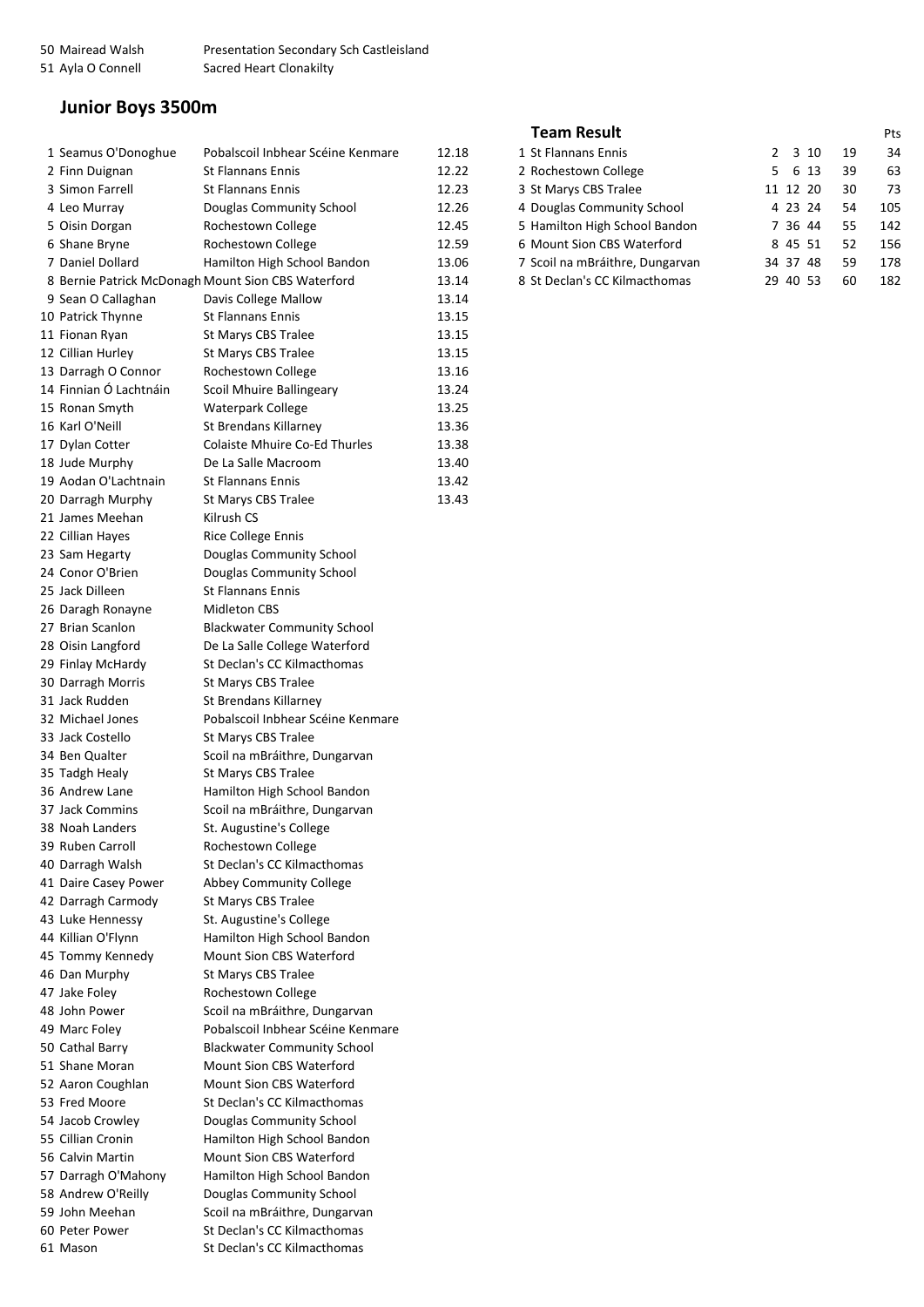## **Intermediate Girls 3000m**

| 1 Louise O'Mahony                                     | <b>Colaiste Muire Ennis</b>        | 11.22 | 1 Colaiste Muire Ennis              | 1 8 11   | 20           |
|-------------------------------------------------------|------------------------------------|-------|-------------------------------------|----------|--------------|
| 2 Nicole Dinan                                        | St Angelas Cork                    | 11.31 | 2 Pobalscoil Inbhear Scéine Kenmare | 6 27 35  | 68           |
| 3 Gemma Galvin                                        | St Michaels CC Kilmihil            | 11.52 | 3 Ursuline Convent, Thurles         | 25 26 33 | 84           |
| 4 Claire Crowley                                      | Kinsale Community School           | 12.07 | 4 St Angela's Ursuline Waterford    | 18 21 47 | 86           |
| 5 Caoihme Phelan                                      | Abbey Community College            | 12.09 | 5 St. Augustine's College           | 23 31 40 | 94           |
| 6 Maria Murnane                                       | Pobalscoil Inbhear Scéine Kenmare  | 12.10 | 6 Blackwater Community School       | 12 42 48 | 102          |
| 7 Ellen Bolger                                        | Scoil Mhuire CoS                   | 12.15 | 7 St Marys Macroom                  | 30 38 45 | 113          |
| 8 Aimee Barrett                                       | <b>Colaiste Muire Ennis</b>        | 12.20 | 8 Ard Scoil na nDeise Dungarvan     | 29 41 49 | 119          |
| 9 Aine Sheridan                                       | <b>Colaiste Muire Cobh</b>         | 12.29 | 9 John The Baptist CS Hospital      | 37 39 55 | 131          |
| 10 Noelle Dillon                                      | <b>Presentation SS Listowel</b>    | 12.33 | 10 Kilkee Community College         |          | 36 56 61 153 |
| 11 Grace Rynne                                        | <b>Colaiste Muire Ennis</b>        | 12.34 |                                     |          |              |
| 12 Eimear Griffin                                     | <b>Blackwater Community School</b> | 12.36 |                                     |          |              |
| 13 Rachael Walsh                                      | Colaiste an Chraoibhin Fermoy      | 12.42 |                                     |          |              |
| 14 Ella Collins                                       | Colaiste na Toirbhirte Bandon      | 12.48 |                                     |          |              |
|                                                       | <b>St Flannans Ennis</b>           |       |                                     |          |              |
| 15 Holly O'Boyle                                      |                                    | 12.52 |                                     |          |              |
| 16 Lucy Power                                         | <b>Colaiste Muire Ennis</b>        | 12.58 |                                     |          |              |
| 17 Michele Healy                                      | <b>Colaiste Muire Ennis</b>        | 13.01 |                                     |          |              |
| 18 Muireann Duffin                                    | St Angela's Ursuline Waterford     | 13.09 |                                     |          |              |
| 19 Nicole Keane                                       | <b>Colaiste Muire Ennis</b>        | 13.12 |                                     |          |              |
| 20 Izabella Chidlow                                   | Pobalscoil na Trionoide            | 13.13 |                                     |          |              |
| 21 Niamh Cusack                                       | St Angela's Ursuline Waterford     |       |                                     |          |              |
| 22 Marina Eager                                       | Intermediate School Killorglin     |       |                                     |          |              |
| 23 Graine Moore                                       | St. Augustine's College            |       |                                     |          |              |
| 24 Chloe Bennett                                      | Ardscoil na Mara                   |       |                                     |          |              |
| 25 Anna O'Callaghan                                   | Ursuline Convent, Thurles          |       |                                     |          |              |
| 26 Naoise Quinlivan                                   | Ursuline Convent, Thurles          |       |                                     |          |              |
| 27 Ella Hussey                                        | Pobalscoil Inbhear Scéine Kenmare  |       |                                     |          |              |
| 28 Anna Towns                                         | <b>Colaiste Pobail Bantry</b>      |       |                                     |          |              |
| 29 Orlaith Dwyer                                      | Ard Scoil na nDeise Dungarvan      |       |                                     |          |              |
| 30 Lucia Duarte                                       | St Marys Macroom                   |       |                                     |          |              |
| 31 Claudia O'Halloran                                 | St. Augustine's College            |       |                                     |          |              |
| 32 Lisa Nicolas                                       | St Josephs SS Tulla                |       |                                     |          |              |
| 33 Ruth Scholdfield                                   | Ursuline Convent, Thurles          |       |                                     |          |              |
| 34 Caoimhe Fitzgerald Carol St Aloysius Carrigtwohill |                                    |       |                                     |          |              |
| 35 Holly Arthur                                       | Pobalscoil Inbhear Scéine Kenmare  |       |                                     |          |              |
| 36 Serena Clancy                                      | Kilkee Community College           |       |                                     |          |              |
| 37 Clodagh Real                                       | John The Baptist CS Hospital       |       |                                     |          |              |
| 38 Danielle O Neill                                   | St Marys Macroom                   |       |                                     |          |              |
| 39 Jessie O'Sullivan                                  | John The Baptist CS Hospital       |       |                                     |          |              |
| 40 Cathy Shanley                                      | St. Augustine's College            |       |                                     |          |              |
| 41 Abbie Fitzpatrick                                  | Ard Scoil na nDeise Dungarvan      |       |                                     |          |              |
| 42 Neesha Whelan                                      | <b>Blackwater Community School</b> |       |                                     |          |              |
| 43 Mya Granville                                      | Pobalscoil Inbhear Scéine Kenmare  |       |                                     |          |              |
| 44 Róisín Llywelyn                                    | Pobalscoil Inbhear Scéine Kenmare  |       |                                     |          |              |
| 45 Fern Mullane                                       | St Marys Macroom                   |       |                                     |          |              |
| 46 Aoibheann Fogarty                                  | Ursuline Convent, Thurles          |       |                                     |          |              |
| 47 Eabha Lynch                                        | St Angela's Ursuline Waterford     |       |                                     |          |              |
| 48 Fiona Mulcahy                                      | <b>Blackwater Community School</b> |       |                                     |          |              |
| 49 Crea Frisby                                        | Ard Scoil na nDeise Dungarvan      |       |                                     |          |              |
| 50 Emily Keating                                      |                                    |       |                                     |          |              |
|                                                       | St Angela's Ursuline Waterford     |       |                                     |          |              |
| 51 Ellen Meaney                                       | St Angela's Ursuline Waterford     |       |                                     |          |              |
| 52 Isabel Gallagher                                   | St Angela's Ursuline Waterford     |       |                                     |          |              |
| 53 Fiona O'Riordan                                    | St. Augustine's College            |       |                                     |          |              |
| 54 Grace Reardon                                      | St. Augustine's College            |       |                                     |          |              |
| 55 Lauren Ryan                                        | John The Baptist CS Hospital       |       |                                     |          |              |
| 56 Ailish Marrinan                                    | Kilkee Community College           |       |                                     |          |              |
| 57 Valentina Stepanek                                 | Ard Scoil na nDeise Dungarvan      |       |                                     |          |              |
| 58 Kayla Dineen                                       | Pobalscoil Inbhear Scéine Kenmare  |       |                                     |          |              |
| 59 Gillian Dooley                                     | John The Baptist CS Hospital       |       |                                     |          |              |
| 60 Ella Gardiner                                      | John The Baptist CS Hospital       |       |                                     |          |              |
| 61 Caragh Killeen                                     | Kilkee Community College           |       |                                     |          |              |
|                                                       |                                    |       |                                     |          |              |

#### **Team Result** Pts

| 1 Colaiste Muire Ennis              | 1 |          | 811 | 20  |
|-------------------------------------|---|----------|-----|-----|
| 2 Pobalscoil Inbhear Scéine Kenmare |   | 6 27 35  |     | 68  |
| 3 Ursuline Convent, Thurles         |   | 25 26 33 |     | 84  |
| 4 St Angela's Ursuline Waterford    |   | 18 21 47 |     | 86  |
| 5 St. Augustine's College           |   | 23 31 40 |     | 94  |
| 6 Blackwater Community School       |   | 12 42 48 |     | 102 |
| 7 St Marys Macroom                  |   | 30 38 45 |     | 113 |
| 8 Ard Scoil na nDeise Dungarvan     |   | 29 41 49 |     | 119 |
| 9 John The Baptist CS Hospital      |   | 37 39 55 |     | 131 |
| 10 Kilkee Community College         |   | 36.56.   | 61  | 153 |
|                                     |   |          |     |     |

## **Intermediate Boys 5000m**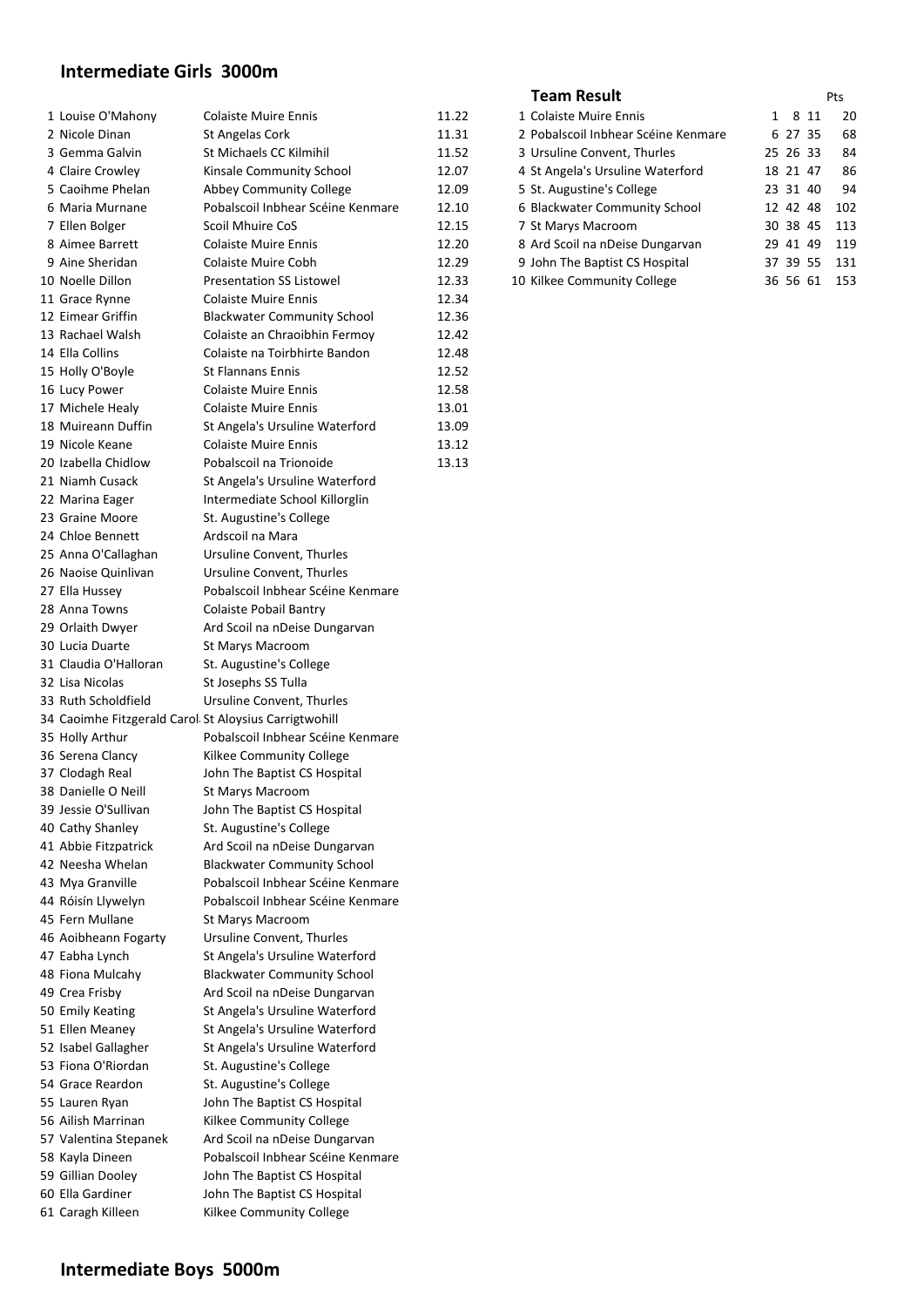| 1 Peter Farrell           | <b>St Flannans Ennis</b>          | 16.56 | 1 St Colmans Fermoy                 | 5 14 17  | 20 | 56              |
|---------------------------|-----------------------------------|-------|-------------------------------------|----------|----|-----------------|
| 2 Sean Lawton             | <b>Colaiste Pobail Bantry</b>     | 17.08 | 2 St Brendans Killarney             | 7 23 26  | 32 | 88              |
| 3 Gerard Dunne            | Kilrush CS                        | 17.11 | 3 Ardscoil na Mara                  | 21 24 25 | 50 | 12 <sub>C</sub> |
| 4 Eoghan O Connor         | Rochestown College                | 17.23 | 4 St Marys CBS Tralee               | 27 30 31 | 34 | 122             |
| 5 William Verling         | St Colmans Fermoy                 | 17.28 | 5 PBC Cork                          | 15 35 52 | 57 | 15 <sub>S</sub> |
| 6 Robert Troy             | <b>Charleville CBS</b>            | 17.45 | 6 Pobalscoil Inbhear Scéine Kenmare | 11 40 54 | 65 | 170             |
| 7 Oisin Lynch             | St Brendans Killarney             | 17.57 | 7 Scoil na mBráithre, Dungarvan     | 36 45 48 | 56 | 185             |
| 8 Gearoid Long            | Abbey Community College           | 18.02 | 8 De La Salle College Waterford     | 28 43 53 | 63 | 187             |
| 9 Diarmuid Moloney        | Nenagh CBS                        | 18.05 |                                     |          |    |                 |
| 10 Oisin McCarthy         | Hamilton High School Bandon       | 18.21 |                                     |          |    |                 |
| 11 Kieran O Donoghue      | Pobalscoil Inbhear Scéine Kenmare | 18.22 |                                     |          |    |                 |
| 12 Ryan McCarthy          | Kinsale Community School          | 18.29 |                                     |          |    |                 |
| 13 Daire O'Donnell        | <b>Cashel Community School</b>    | 18.40 |                                     |          |    |                 |
| 14 Aidan Maher            | St Colmans Fermoy                 | 18.44 |                                     |          |    |                 |
| 15 Conor Twomey           | PBC Cork                          | 18.47 |                                     |          |    |                 |
| 16 Ben Walshe             | Nenagh CBS                        | 18.51 |                                     |          |    |                 |
| 17 Peter Verling          | St Colmans Fermoy                 | 18.55 |                                     |          |    |                 |
| 18 Ferdia Dennis-McAleavy | Skibbereen Community School       | 19.00 |                                     |          |    |                 |
| 19 Michéal Ó Cuidithe     | Gaelcholáiste Phort Láirge        | 19.05 |                                     |          |    |                 |
| 20 Senan O'Reilly         | St Colmans Fermoy                 | 19.07 |                                     |          |    |                 |
| 21 Tom Halley             | Ardscoil na Mara                  |       |                                     |          |    |                 |
| 22 Aidan Considine        | St Josephs SS Spanish Point       |       |                                     |          |    |                 |
| 23 Ted O Gorman           | St Brendans Killarney             |       |                                     |          |    |                 |
| 24 Zac O'Sullivan         | Ardscoil na Mara                  |       |                                     |          |    |                 |
| 25 Geffory Daniels        | Ardscoil na Mara                  |       |                                     |          |    |                 |
| 26 Jason O Reilly         | St Brendans Killarney             |       |                                     |          |    |                 |
| 27 Saliou Sow             | St Marys CBS Tralee               |       |                                     |          |    |                 |
| 28 Luke Savage            | De La Salle College Waterford     |       |                                     |          |    |                 |
| 29 Caleb Walsh            | <b>Rice College Ennis</b>         |       |                                     |          |    |                 |
| 30 Art O Sullivan         | St Marys CBS Tralee               |       |                                     |          |    |                 |
| 31 Tom Flaherty           | St Marys CBS Tralee               |       |                                     |          |    |                 |
| 32 Mark Sheehan           | St Brendans Killarney             |       |                                     |          |    |                 |
| 33 Ben O'Halloran         | <b>Rice College Ennis</b>         |       |                                     |          |    |                 |
| 34 Sean Whelan            | St Marys CBS Tralee               |       |                                     |          |    |                 |
| 35 Frank Balfry           | <b>PBC Cork</b>                   |       |                                     |          |    |                 |
| 36 Jack Prendergast       | Scoil na mBráithre, Dungarvan     |       |                                     |          |    |                 |
| 37 Patrick Verling        | St Colmans Fermoy                 |       |                                     |          |    |                 |
| 38 Ronan Carroll          | St Marys CBS Tralee               |       |                                     |          |    |                 |
| 39 Cian Flaherty          | CBS High School Clonmel           |       |                                     |          |    |                 |
| 40 Thomas Reilly          | Pobalscoil Inbhear Scéine Kenmare |       |                                     |          |    |                 |
| 41 Max Coyne              | St Brendans Killarney             |       |                                     |          |    |                 |
| 42 Jack Downes            | Ardscoil Rís Limerick             |       |                                     |          |    |                 |
| 43 Ollie Buck             | De La Salle College Waterford     |       |                                     |          |    |                 |
| 44 Aaron Horgan           | St Marys CBS Tralee               |       |                                     |          |    |                 |
| 45 Kevin McNally          | Scoil na mBráithre, Dungarvan     |       |                                     |          |    |                 |
| 46 Joe Mannion            | <b>St Flannans Ennis</b>          |       |                                     |          |    |                 |
| 47 Iarlaith McElroy       | Rice College Ennis                |       |                                     |          |    |                 |
| 48 Ian Holmes             | Scoil na mBráithre, Dungarvan     |       |                                     |          |    |                 |
| 49 Cian Forde             | St Brendans Killarney             |       |                                     |          |    |                 |
| 50 Mossy Quaid            | Ardscoil na Mara                  |       |                                     |          |    |                 |
| 51 Tadhg Quinn            | CBS High School Clonmel           |       |                                     |          |    |                 |
| 52 Bobby O'Riordan        | PBC Cork                          |       |                                     |          |    |                 |
| 53 Cillian Hoctor         | De La Salle College Waterford     |       |                                     |          |    |                 |
| 54 Tomas Smyth            | Pobalscoil Inbhear Scéine Kenmare |       |                                     |          |    |                 |
| 55 J P Murphy             | Ardscoil na Mara                  |       |                                     |          |    |                 |
| 56 Darragh O Regan        | Scoil na mBráithre, Dungarvan     |       |                                     |          |    |                 |
| 57 Ronan Nangle           | PBC Cork                          |       |                                     |          |    |                 |
| 58 Adam Byrne             | St Brendans Killarney             |       |                                     |          |    |                 |
| 59 Hugh Lenihan           | St Marys CBS Tralee               |       |                                     |          |    |                 |
| 60 Eoin Moriarty          | St Marys CBS Tralee               |       |                                     |          |    |                 |
| 61 Thomas Egan            | PBC Cork                          |       |                                     |          |    |                 |
| 62 William Lyons          | St Brendans Killarney             |       |                                     |          |    |                 |
| 63 Nathan Fitzgerald      | De La Salle College Waterford     |       |                                     |          |    |                 |
| 64 Nick Browne            | <b>St Flannans Ennis</b>          |       |                                     |          |    |                 |
| 65 Eoghan Llywelyn        | Pobalscoil Inbhear Scéine Kenmare |       |                                     |          |    |                 |
| 66 Mark Power             | Scoil na mBráithre, Dungarvan     |       |                                     |          |    |                 |
| 67 Conor O'Loughlin       | <b>CBS High School Clonmel</b>    |       |                                     |          |    |                 |
|                           |                                   |       |                                     |          |    |                 |

#### **Team Result** Pts

| 1 St Colmans Fermoy                 | 5 14 17      | 20 | 56  |
|-------------------------------------|--------------|----|-----|
| 2 St Brendans Killarney             | 7 23 26      | 32 | 88  |
| 3 Ardscoil na Mara                  | 21 24 25     | 50 | 120 |
| 4 St Marys CBS Tralee               | 27 30 31     | 34 | 122 |
| 5 PBC Cork                          | 15 35 52     | 57 | 159 |
| 6 Pobalscoil Inbhear Scéine Kenmare | 11 40 54     | 65 | 170 |
| 7 Scoil na mBráithre, Dungarvan     | 36 45 48     | 56 | 185 |
| 8 De La Salle College Waterford     | 43 53<br>28. | 63 | 187 |
|                                     |              |    |     |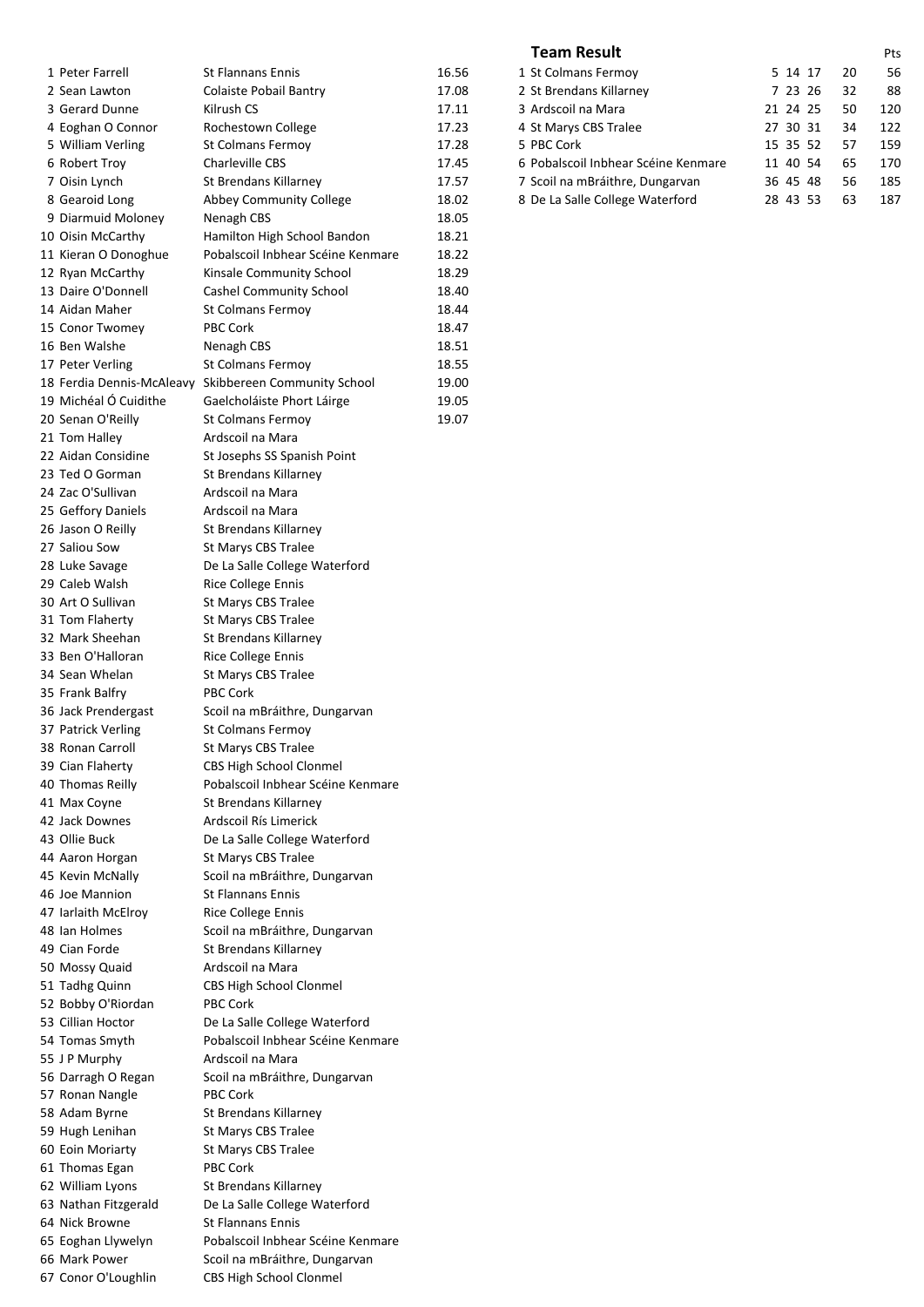### **Senior Girls 3000m**

| 1 Muireann Duffy           | Loreto Clonmel                         | 11.08 |
|----------------------------|----------------------------------------|-------|
| 2 Niamh Cunneen            | St Marys Nenagh                        | 11.23 |
| 3 Avril Millerick          | St Marys Midleton                      | 11.24 |
| 4 Emma Landers             | Pobalscoil na Trionoide                | 11.28 |
| 5 Avril Cashman            | Pobalscoil na Trionoide                | 11.30 |
| 6 Neasa Ni Hainifein       | Ennis CC / Gaelcholaiste an Chláir     | 11.35 |
| 7 Ellen Cunneen            | St Marys Nenagh                        | 11.51 |
| 8 Alex Cashman             | Pobalscoil na Trionoide                | 11.52 |
| 9 Emma Murray              | Preesentaion Ballingarry               | 11.53 |
| 10 Laura Cooney            | <b>Presentation Clonmel</b>            | 12.03 |
| 11 Holly Carroll           | <b>SMGS Blarney</b>                    | 12.08 |
| 12 Aoibheann Ní Lachtnáin  | Scoil Mhuire Ballingeary               | 12.11 |
| 13 Sarah Morrison          | Loreto Fermoy                          | 12.21 |
| 14 Ciara Dunne             | Salesian Secondary College Pallaskenry | 12.24 |
| 15 Patrice Holmes          | Colaiste Choilm Ballincollig           | 12.34 |
| 16 Lydia Walshe            | <b>Glanmire Community College</b>      | 12.40 |
| 17 Lucy O Flynn            | Sacred Heart Clonakilty                | 12.57 |
| 18 Caoimhe Prendergast     | Ard Scoil na nDeise Dungarvan          | 12.58 |
| 19 Celine Durand           | Loreto Clonmel                         | 13.05 |
| 20 Cathy Ryan Dundon       | <b>Presentation Thurles</b>            | 13.08 |
| 21 Anna Hickey             | Ard Scoil na nDeise Dungarvan          |       |
| 22 Lisa Kingston           | St Marys Macroom                       |       |
| 23 Aoibh Murphy            | Ard Scoil na nDeise Dungarvan          |       |
| 24 Eve Dwyer               | Ard Scoil na nDeise Dungarvan          |       |
| 25 Sinead Crowley          | Carrigtwohill Community College        |       |
| 26 Helen Cleere            | <b>Presentation Thurles</b>            |       |
| 27 Saoirse Tomkins         | <b>Boherbue Community School</b>       |       |
| 28 Niamh Lennon            | <b>Colaiste Muire Ennis</b>            |       |
| 29 Caitriona Finn          | St Marys Nenagh                        |       |
| 30 Camille Ni Shuilledbhan | <b>St Marys Mallow</b>                 |       |
| 31 Aoife Downey            | St Marys Macroom                       |       |
| 32 Rebecca Maher           | <b>Presentation Thurles</b>            |       |
| 33 Lucy Doyle              | <b>Presentation Thurles</b>            |       |
| 34 Sinead Kearney          | Loreto Fermoy                          |       |
| 35 Abbie Dunlop            | Pobalscoil Inbhear Scéine Kenmare      |       |
| 36 Shaoirse Reidy          | Castleisland Community College         |       |
| 37 Siobhan O Leary         | St Marys Macroom                       |       |
| 38 Martha O'Sullivan       | Pobalscoil Inbhear Scéine Kenmare      |       |
| 39 Emilia Antolak          | Pobalscoil Inbhear Scéine Kenmare      |       |
| 40 Millie Lucey            | Ard Scoil na nDeise Dungarvan          |       |
| 41 Clara Mc Elligott       | Pobalscoil Inbhear Scéine Kenmare      |       |
| 42 Julia Harrington        | Pobalscoil Inbhear Scéine Kenmare      |       |
| 43 Maeve Ryan              | <b>Presentation Thurles</b>            |       |
| 44 Sarah O'Conner          | Loreto Fermoy                          |       |
| 45 Molly Fagan             | Loreto Fermoy                          |       |
| 46 Roisin Cahill           | Loreto Fermoy                          |       |
| 47 Laura Larder            | Loreto Fermov                          |       |
|                            |                                        |       |

#### **Team Result** Pts<br>
Pobalscoil na Trionoide 4 5 8 17 11.08 1 Pobalscoil na Trionoide 11.23 2 St Marys Nenagh 2 7 29 38 11.24 3 Ard Scoil na nDeise Dungarvan 18 21 23 62<br>11.28 4 Presentation Thurles 20 26 32 78 11.28 4 Presentation Thurles 11.30 5 St Marys Macroom 22 31 37 90 11.35 6 Loreto Fermoy 13 34 44 91 11.51 7 Pobalscoil Inbhear Scéine Kenmare 35 38 39 112

#### **Team Result** Pts

| 1 St Flannans Ennis               | 2 3              | 5  | 11  |
|-----------------------------------|------------------|----|-----|
| 2 Nenagh CBS                      | 7 23<br>6        | 35 | 71  |
| 3 Carrigaline Community School    | 10 25 40         | 43 | 118 |
| 4 Carrigtwohill Community College | 26 27 31         | 42 | 126 |
| 5 Rockwell College                | 28 33 36         | 37 | 134 |
| 6 Colaiste Chriost Ri             | 19 32 39         | 53 | 143 |
| 7 CBS High School Clonmel         | 17 34 46         | 54 | 151 |
| 8 John The Baptist CS Hospital    | 45.<br>48<br>38. | 49 | 180 |

## **Senior Boys 6000m**

| 1 Dylan Casey       | <b>St Flannans Ennis</b>     | 20.41 | 1 St Flannans Ennis               | $1\quad 2$<br>3 | 5  | 11  |
|---------------------|------------------------------|-------|-----------------------------------|-----------------|----|-----|
| 2 Niall Murphy      | <b>St Flannans Ennis</b>     | 20.41 | 2 Nenagh CBS                      | 6 7 23          | 35 | 71  |
| 3 Dean Casey        | <b>St Flannans Ennis</b>     | 20.42 | 3 Carrigaline Community School    | 10 25 40        | 43 | 118 |
| 4 Oisin O Muiri     | Gaelcholaiste Chiarrai       | 20.47 | 4 Carrigtwohill Community College | 26 27 31        | 42 | 126 |
| 5 Barry Conway      | <b>St Flannans Ennis</b>     | 20.50 | 5 Rockwell College                | 28 33 36        | 37 | 134 |
| 6 Cian Hodgins      | Nenagh CBS                   | 20.57 | 6 Colaiste Chriost Ri             | 19 32 39        | 53 | 143 |
| 7 Luke Purcell      | Nenagh CBS                   | 20.57 | 7 CBS High School Clonmel         | 17 34 46        | 54 | 151 |
| 8 James Tanner      | Borrisokane CC               | 21.00 | 8 John The Baptist CS Hospital    | 38 45 48        | 49 | 180 |
| 9 Daniel Buckley    | <b>CBC Cork</b>              | 21.19 |                                   |                 |    |     |
| 10 Mathew Lee       | Carrigaline Community School | 21.44 |                                   |                 |    |     |
| 11 Fearghal Desmond | <b>CBC Cork</b>              | 21.56 |                                   |                 |    |     |
| 12 Alex Crowlev     | <b>Thurles CBS</b>           | 22.07 |                                   |                 |    |     |